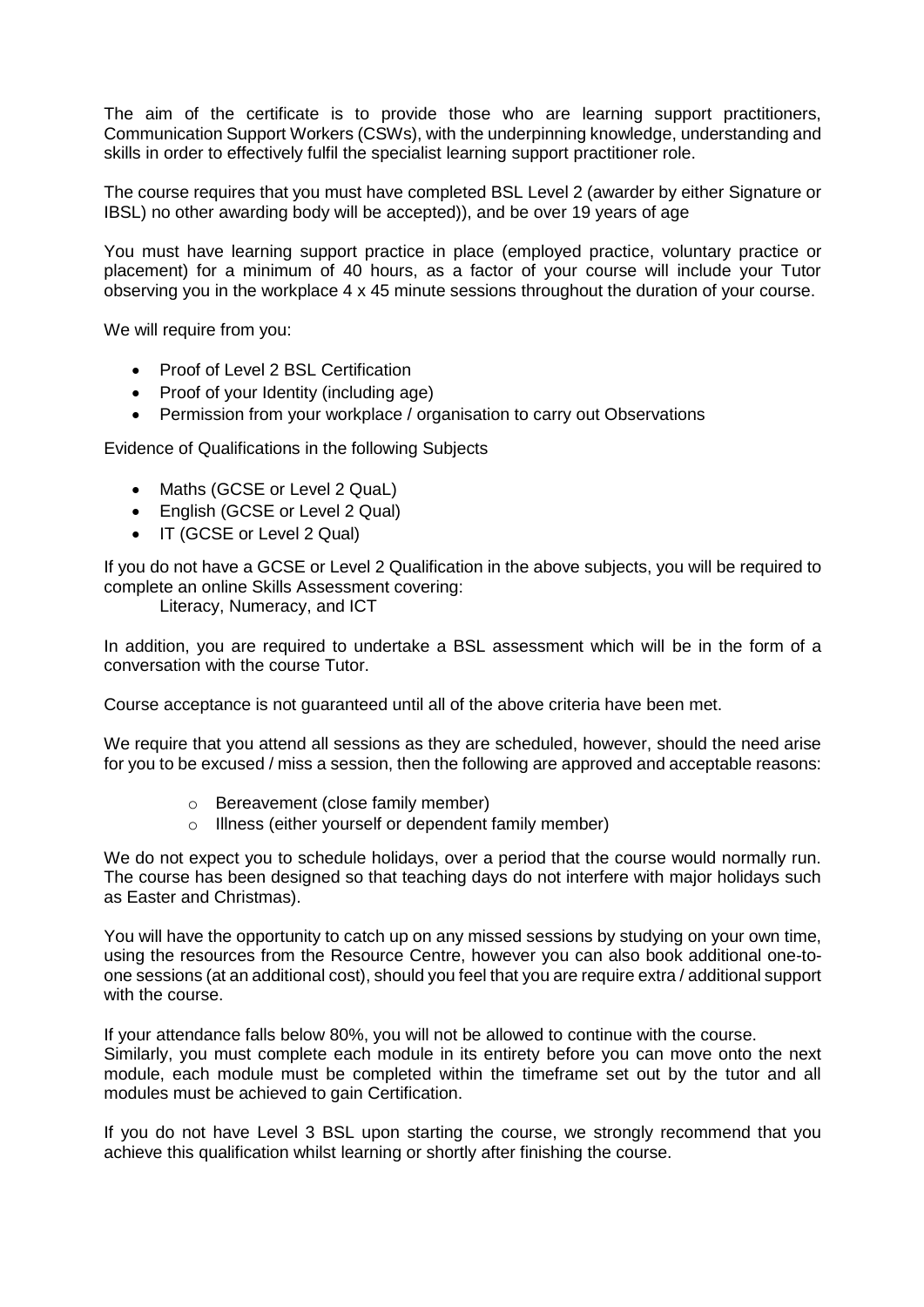## **Qualification aim**

This qualification is appropriate for specialist learning support practitioners who work with Deaf learners in for example an FE College, adult and community learning center or learning provider and for those supporting work based training such as within voluntary, community, private and public organisations.

### **Qualification objectives**

At the end of the qualification, learners will be able:

- to provide a sound educational basis for supporting deaf learners in a wide range oflearning institutions with in the Lifelong Learning Sector
- to develop the necessary knowledge, skills and attributes for supporting deaf learners in a wide range of learning institutions with in the Lifelong Learning Sector
- to promote personal and professional development
- to promote evaluation and reflection on personal and communication support practice

#### **Qualification structure**

To achieve the full Level 3 Certificate in Communication Support for Deaf Learners, learners are required to achieve all eight units.

The Level 3 Certificate in Communication Support for Deaf Learners consists of mandatory creditonly. The introductory unit, *preparing to Support Learning*, should be delivered first. This could becombined with additional units to provide a particular focus for the introductory part of a programme. A holistic approach may be taken by centers with the remaining mandatory units.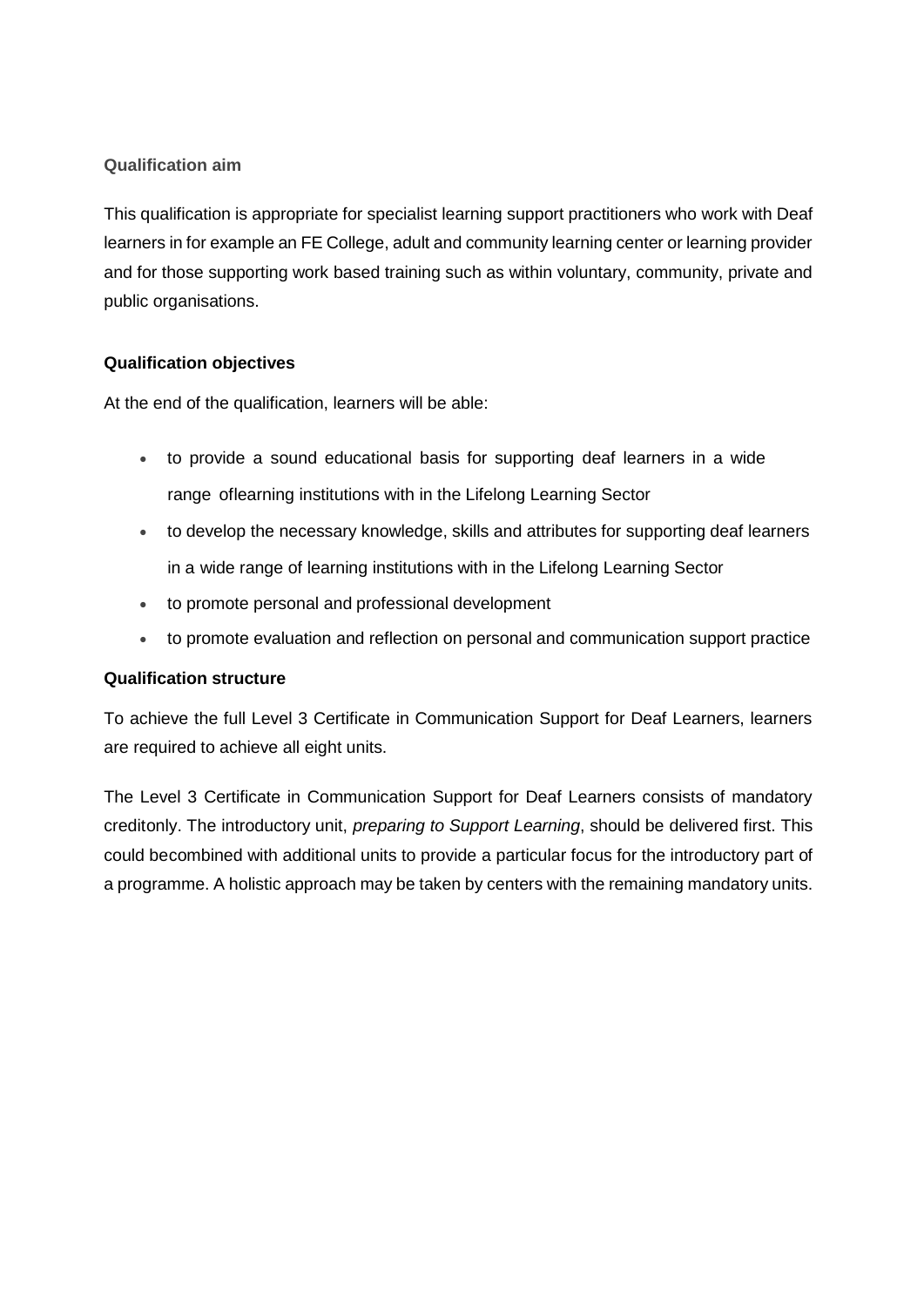| <b>Unit</b><br>code | <b>QAN unit</b><br>number | <b>Unit title</b>                                                                                                    | <b>Assessment</b>        |  |
|---------------------|---------------------------|----------------------------------------------------------------------------------------------------------------------|--------------------------|--|
| K311                | L/504/0066                | <b>Preparing to Support</b><br>Learning                                                                              | Portfolio of<br>evidence |  |
| K312                | H/504/2986                | Learning Support in<br><b>Lifelong Learning</b><br>Contexts:<br>Communication<br><b>Support for Deaf</b><br>Learners | Portfolio of<br>evidence |  |
| K313                | K/504/2987                | Principles of<br>Learning Support:<br>Communication<br><b>Support for Deaf</b><br>People                             | Portfolio of<br>evidence |  |
| K314                | M/504/2988                | Supporting<br>Learning:<br>Communication<br>Support for Deaf<br>Learners                                             | Portfolio of<br>evidence |  |
| K315                | K/601/9364                | <b>Reflective Journal</b>                                                                                            | Production of<br>Journal |  |
| K316                | Y/601/9361                | <b>Supporting Bi-lingual</b><br>Access                                                                               | Portfolio of<br>evidence |  |
| K317                | D/601/9362                | Clear Speech and<br>Notetaking                                                                                       | Portfolio of<br>evidence |  |
| K318                | H/601/9363                | <b>Accessible English</b><br>for Deaf and<br><b>Deafblind People</b>                                                 | Written paper            |  |